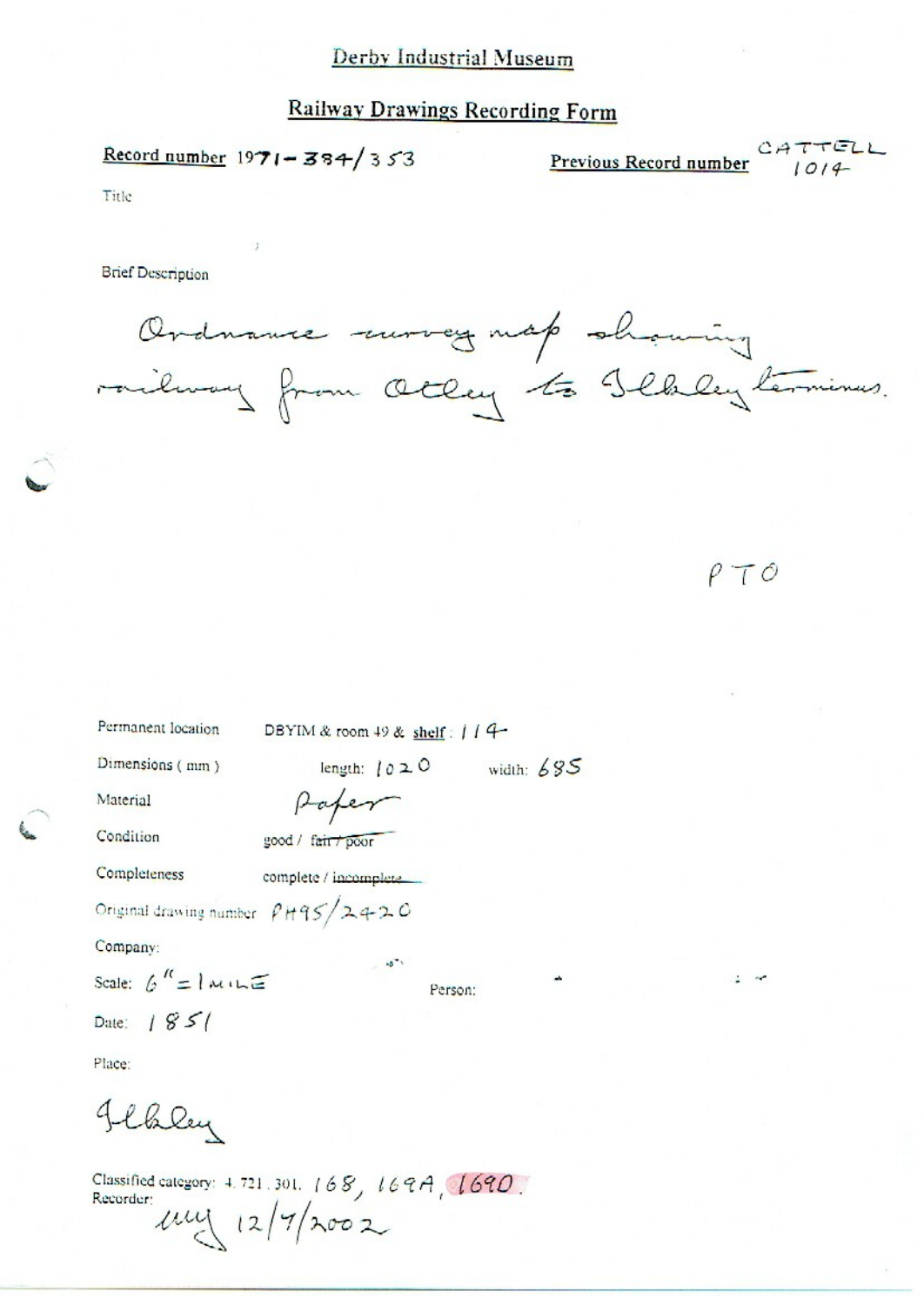# **Railway Drawings Recording Form**

Record number  $1971 - 384/663$ 

CATTELL Previous Record number  $1227$ 

Title

Recorder:

**Brief Description** 



Horse Road - Olley Road Bridge

| Permanent location                     | DBYIM & room +9 & shelf: |         |        |
|----------------------------------------|--------------------------|---------|--------|
| Dimensions (mm)                        | length:                  |         | width: |
| Material                               |                          |         |        |
| Condition                              | good / fair / poor       |         |        |
| Completeness                           | complete / incomplete    |         |        |
| Original drawing number                |                          |         |        |
| Company:                               |                          |         |        |
| Scale: $1'' = 5'$                      |                          | Person: |        |
| Date:                                  |                          |         |        |
| Place:                                 |                          |         |        |
|                                        |                          |         |        |
|                                        |                          |         |        |
| Classified category: 4, 721, 301, 8682 |                          |         |        |

1690?

ME.

MISSING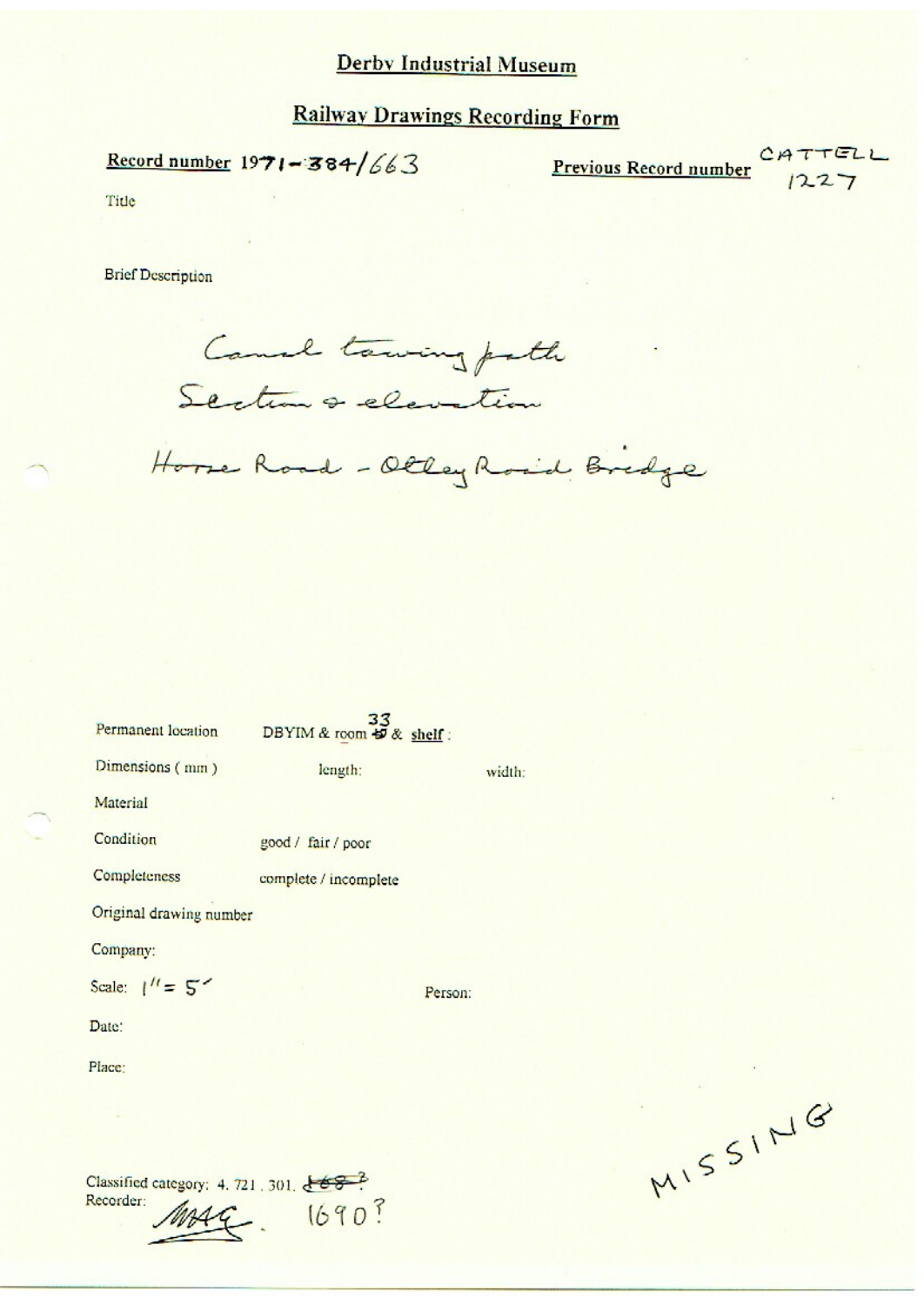# **Railway Drawings Recording Form**

# Record number 1997-5/604

Previous Record number 
$$
\mu
$$
  $RP$   $\frac{32}{6}$  79

ł

Title

$$
\mathcal{OEL} \in \mathcal{L}
$$

**Brief Description** 

| Permanent location         | DBYIM & room $49$ & shelf $87$   |
|----------------------------|----------------------------------|
| Dimensions (mm)            | length: $655$<br>width: $550$    |
| Material                   | Paper on folice                  |
| Condition                  | good / fa <del>ir+prosenta</del> |
| Completeness               | complete / incomplete            |
| Original drawing number    | ,537                             |
| Company: $MA$              |                                  |
| Scale: $1'' = 30$ Fere $7$ | Person:                          |
| Dare. 8 July 1887          |                                  |
| المحافظ                    |                                  |

Place.

Otten

Classified category: 4.721, 301,  $\overbrace{\phantom{1254281}}^{3028}$   $\overbrace{\phantom{125423413}}^{3028}$  (67.0)

÷k,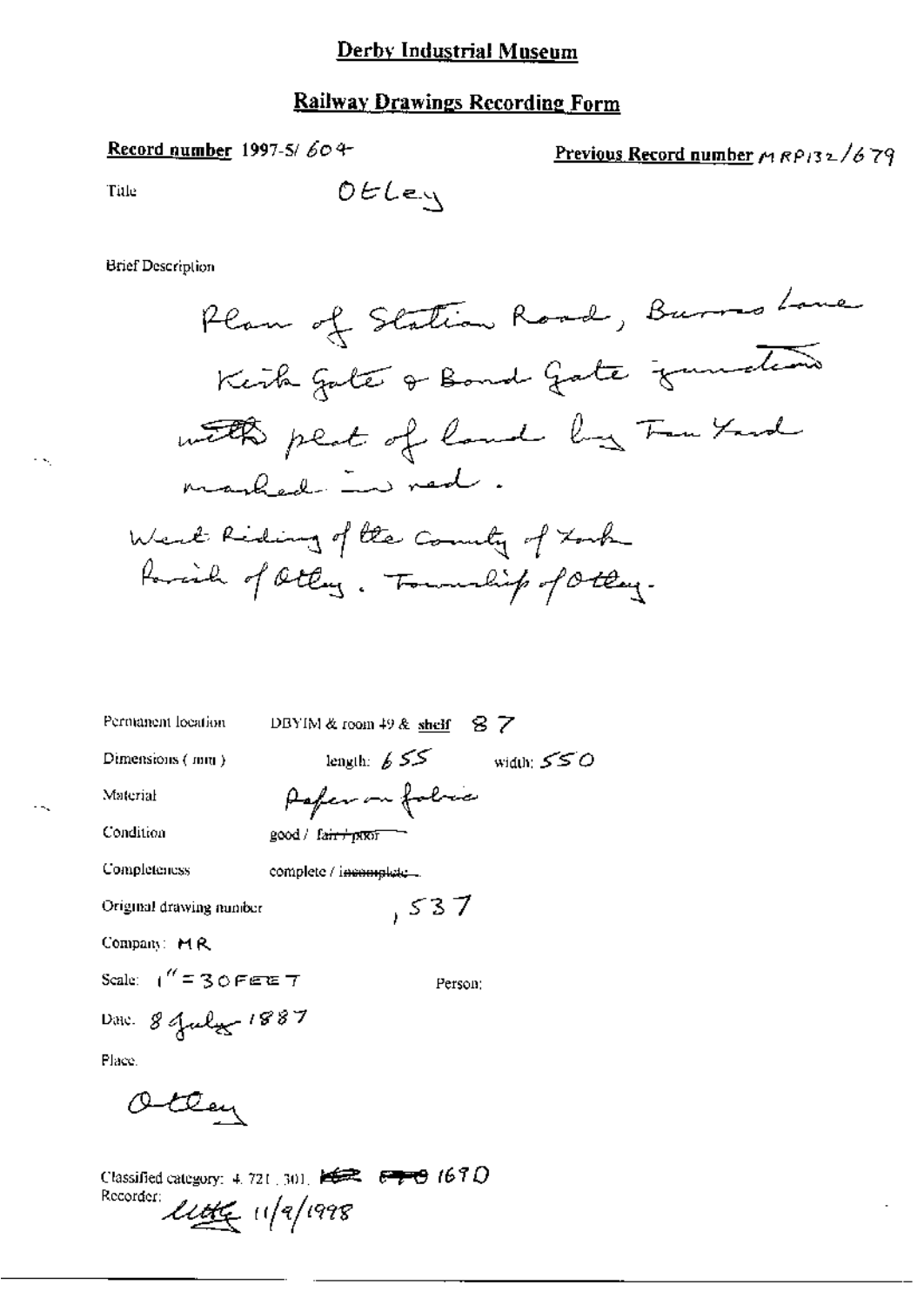#### **Railway Drawings Recording Form**

Previous Record number  $HRP$  132/12 Record number 1997-5/15 MIDLAND RAILWAY Title BURLEY JUNCTION TO MILIVERNOOD JUNCTION LOOP LINE AT SHIPLET STATION **Brief Description** Gradient profiles surveradie for three track redions: a) Burley Junction -Milnerwood Junction. (1690) b) Shiply Junction - Esholt Junction.<br>Shiply & Guislay Line.  $(169B)$ c) Shiply Station Loop Line<br>Bingley Jan - Brodford Jan South (716)

| Permanent location                       | DBYIM & room 49 & shelf: 54          |                |
|------------------------------------------|--------------------------------------|----------------|
| Dimensions (mm)                          | length: 1020                         | width: $330$   |
| Material                                 | Refer on filme                       |                |
| Condition                                | good / fair / poor                   |                |
| Completeness                             | complete / incomplete                |                |
|                                          | Original drawing number $2016/PH335$ | ,659           |
| Company: $M \sim$                        |                                      |                |
| Scale: $HOR(Z)$   $' = \frac{1}{2}$ MILE |                                      | Person: E Coll |
| Date: 14 Aug 1879                        |                                      |                |
| Place:                                   |                                      |                |

Shiply

Classified category: 4.721.301. 1696, 1690, 171C Recorder: **Alle**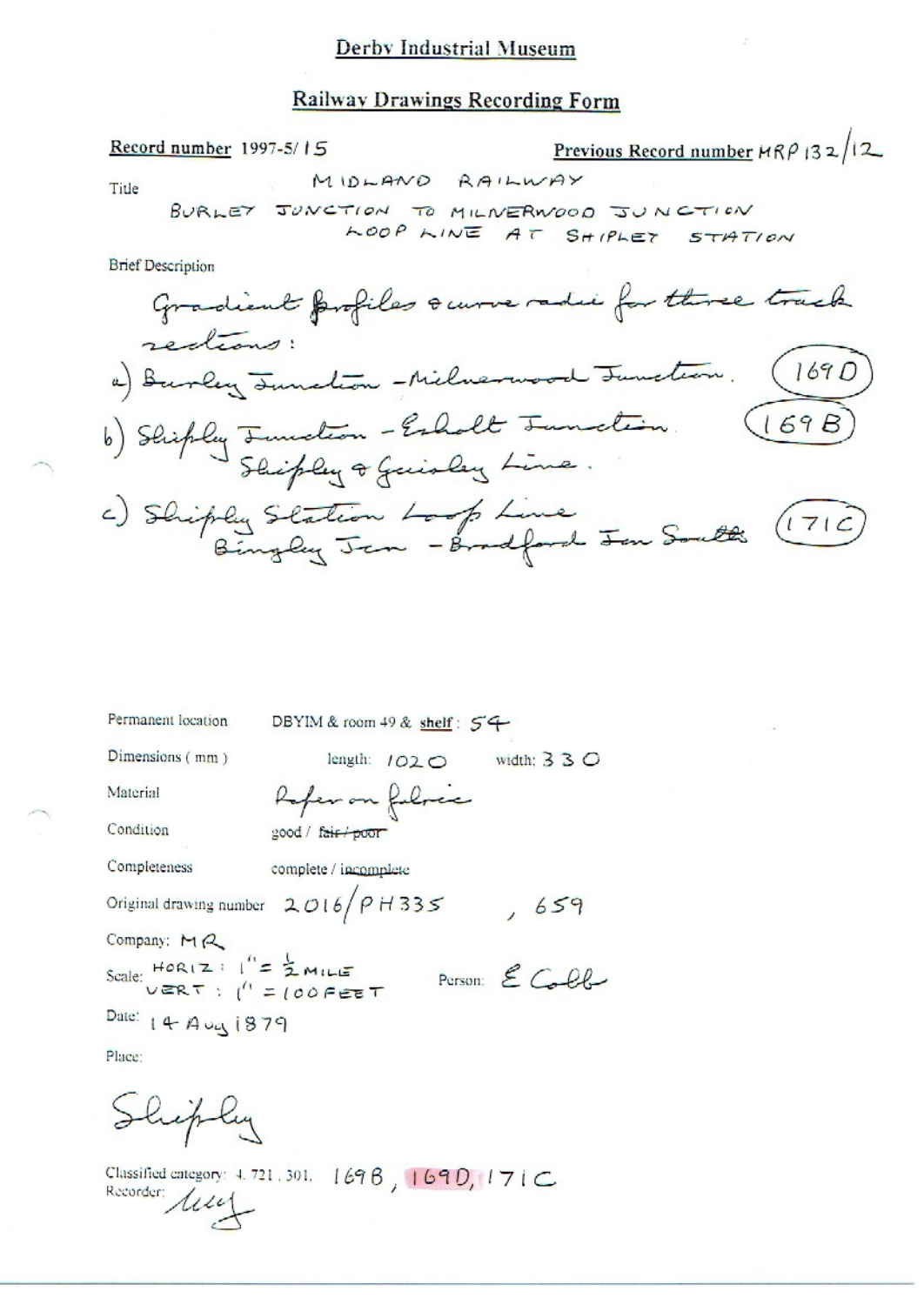## Railway Drawings Recording Form

## Record number 1997-5/ $i76$

Previous Record number  $F_1 \hat{F}_1 \hat{F}_2$  32 /183

Title

**Brief Description** 



DBYTM & room 49 & shelf:  $\ell$ <sup>7</sup> Permanent location length;  $5^{\circ}1^{\circ}$  width:  $33^{\circ}$ Dimensions (mm) Paper on fulnic Material soot/ fair/poor Dirt Condition Completeness complete / incomplete Original drawing number 23. 335/2024 Company: MR Scale: HORIZ:  $i' = \frac{1}{2}$ MILE<br>vere  $\tau$ :  $i'' = 100$ PEET: Date: 11 Aug 1879 Place: Menution <del>de</del> m Classified category: 4, 721, 301,  $\overline{152}$  |  $\overline{167}$   $\overline{169}$  |  $\overline{169}$  D Recorder: 116 30 AM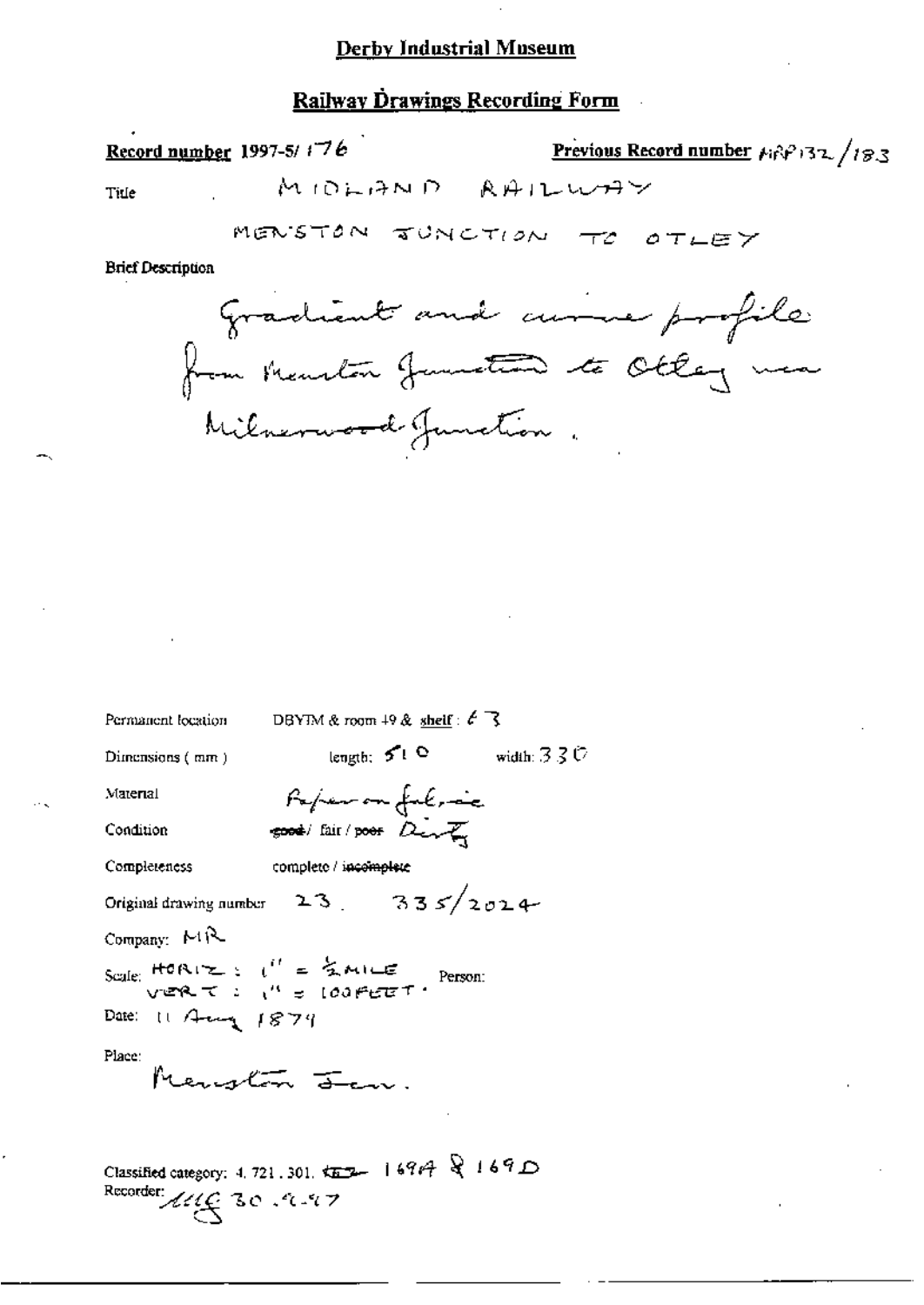## **Railway Drawings Recording Form**

Previous Record number MRP132/172 Record number 1997-5/165 MIDLAND RAILWAY Title APPERLEY JUNCTION TO ILKLEY

**Brief Description** 

Gradient profiles and curve radii between Afferly sunstron and Ilbly Station with stations, junctions, turnels and block posts abour.

ţ

DBYIM & room  $49$  & shelf:  $62$ Permanent location length:  $/80$  width: 330 Dimensions (mm) Paper - folores Material Condition good / fa<del>ir / poor</del> complete / in<del>complete</del> Completeness Original drawing number 2015/335, 24-Company: #1 R Scale: HORIZ :  $i'' = 2$  MILE<br>
VERT :  $i'' = 100$  FEET Date:

Place:

Afferday

Classified category: 4, 721, 301, | 68 Q 1690 Recorder: 1144 25.9.97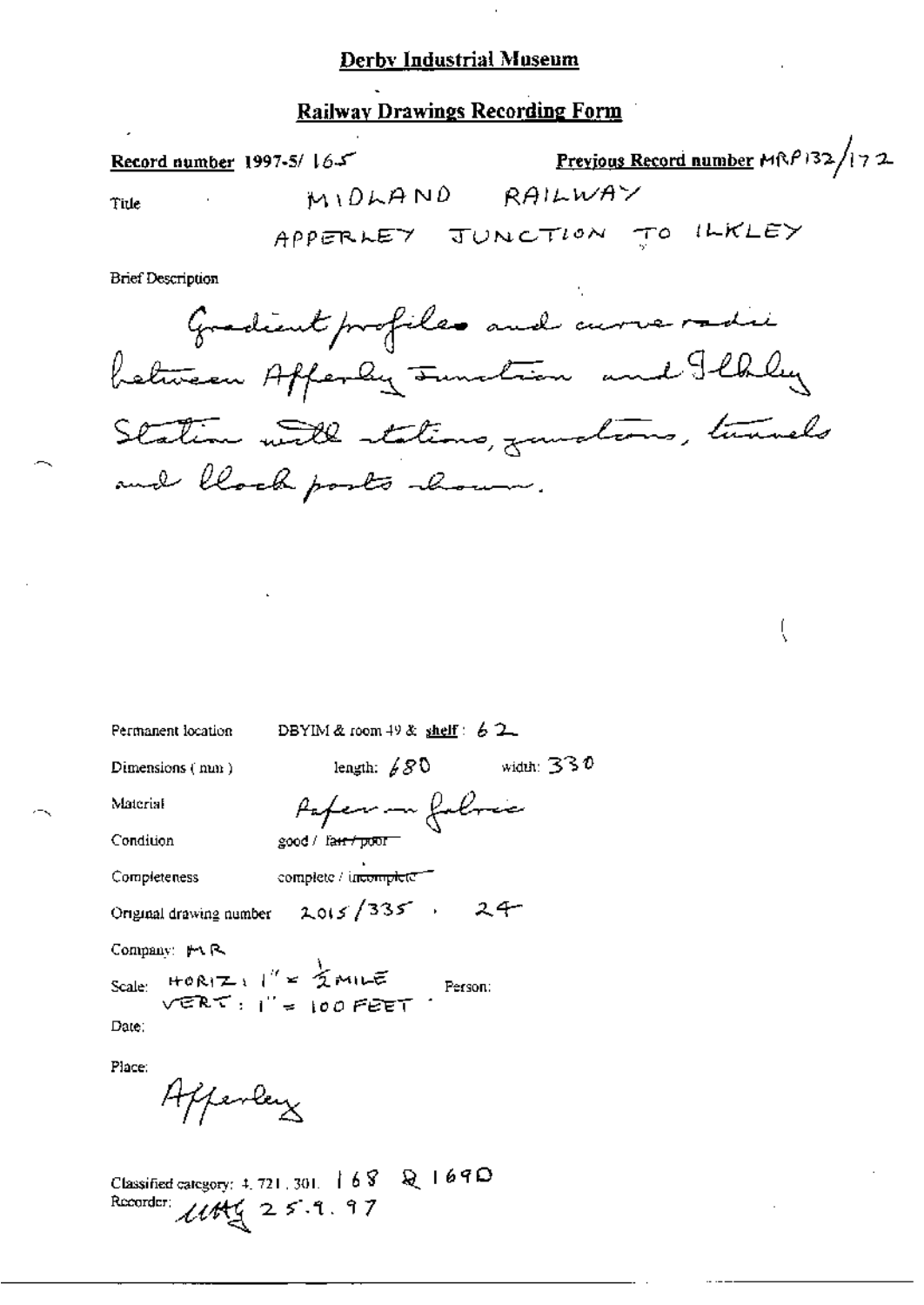## **Railway Drawings Recording Form**

# Record number 1997-5/637

Previous Record number HRP132/718

Title

 $I_LKLEY$ 

**Brief Description** 

DBYIM & room  $49$  & shelf:  $87$ Permanent location length:  $10-60$  width:  $660$ Dimensions (mm) poper on folosie Material Condition good / fair / poor **Completeness** complete / incomplete ,650 Original drawing number Company: M. A. Scale:  $1''$  = 40 FEET Person:  $\zeta \Im \Omega$ Date: Quet 1890

Place:

Blaky

Classified category:  $4$  721, 301,  $169$   $\cap$ Recorder: 11H49/10/1998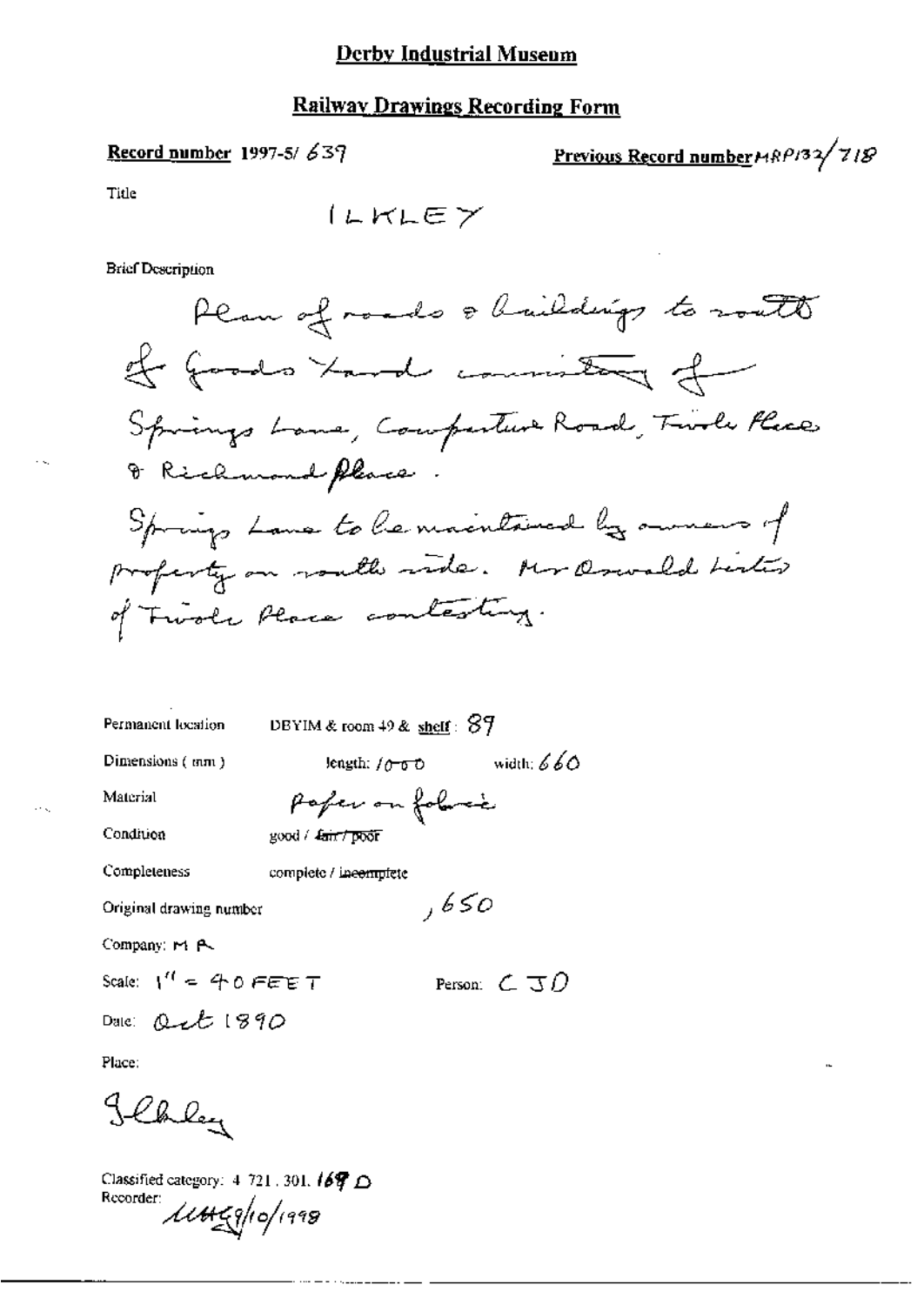#### **Railway Drawings Recording Form**

**er** 1997-5/619.1<br>MIDLAND R NORTH EASTERN RAILWAY Record number 1997-5/619.1 Title OTLEY & ILKLEY EXTENSION

**Brief Description** 

Detail plan et trads, buildings Ilbley staten as a termines. Existing roads, buildings, fortpulls relax.

| Permanent location                  | UBYIM & room $+9$ & shelf: $\mathcal{C}$ $\mathcal{C}$ |                                                  |
|-------------------------------------|--------------------------------------------------------|--------------------------------------------------|
| Dimensions $(mn)$                   | length: $(2, 10)$                                      | width: $\ell$ $\mathcal{O}$ $\ell$ $\mathcal{S}$ |
| Material                            | Paperonfoloxía                                         |                                                  |
| Condition                           | good / <del>fair / poo</del> r                         |                                                  |
| Completeness                        | complete / incomplete                                  |                                                  |
| Original drawing number $104/26$ i7 |                                                        | , 272                                            |
| Company: MR                         |                                                        |                                                  |
| Scale: $1'' = 40$ FEET              |                                                        | Person:                                          |
| Date: April 8, $1865$               |                                                        |                                                  |
| Place:                              |                                                        |                                                  |
| th ley                              |                                                        |                                                  |

Classified entegory: 4, 721, 301,  $46 = 291670$ Recorder  $\mu_{\mathcal{U}}$  18/9/1998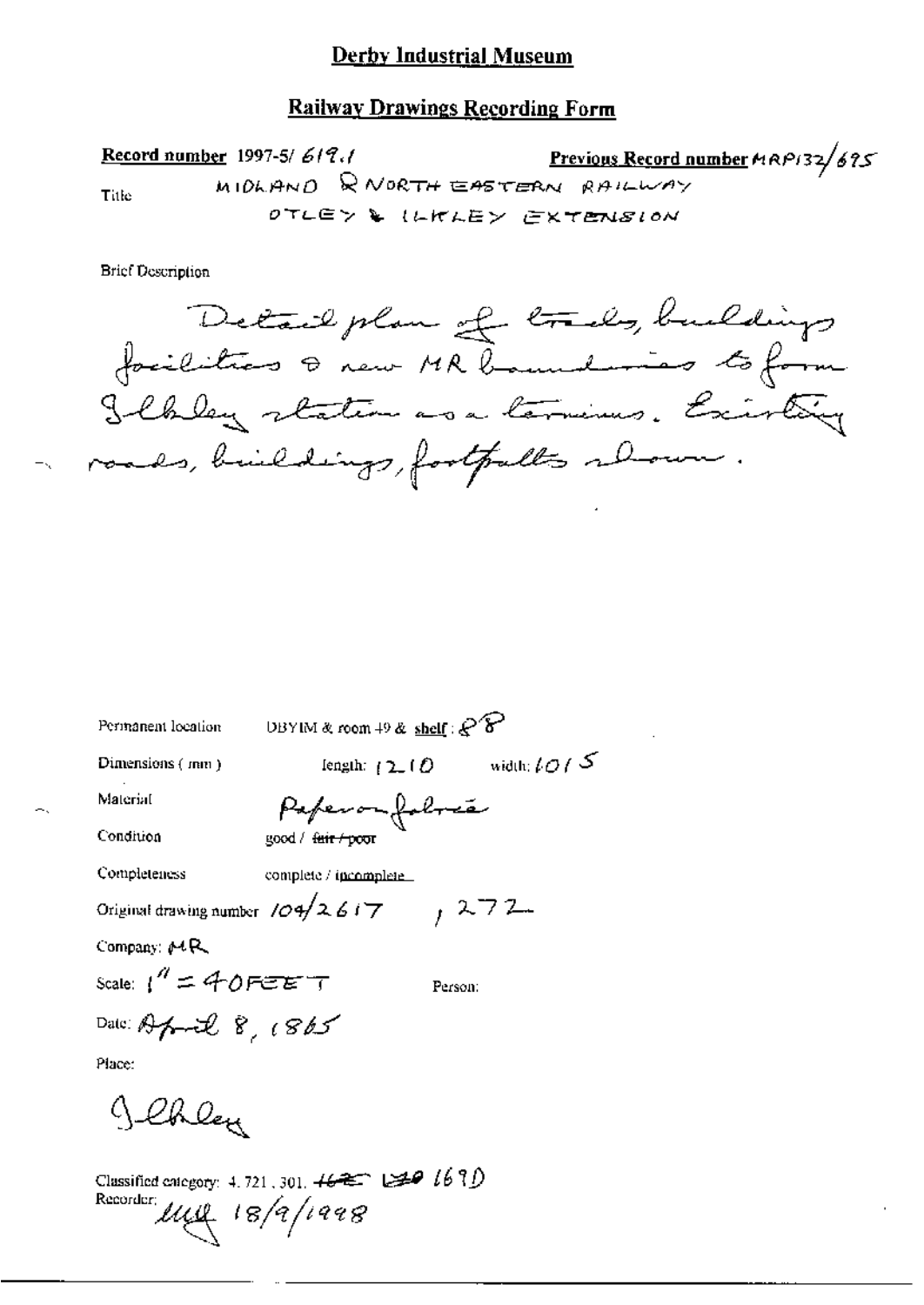## Railway Drawing; Recording Form

Record number 1997-5/  $619$ . 2. Previous Record number  $MRP/32/625$ 

Title  $M \& N \in R L$ 

scum; ¢\\'\ L In/Ma" €><¢=a,§

Brief Description TELKLey Station

Port of board lagoat with rail levels  $-$ warled & for adjoint road.

| Permanent location                 | DBYIM & room 49 & shelf: $\mathcal{S} \mathcal{S}$ |              |
|------------------------------------|----------------------------------------------------|--------------|
| Dimensions (mm)                    | length; $750$                                      | width: $360$ |
| Material                           | Tracenter profer                                   |              |
| Condition                          | good / tair / poor                                 |              |
| Completeness                       | complete <del>Mixtomplete</del>                    |              |
| Original drawing number $104/2617$ |                                                    |              |
| Company: $M \sim$                  |                                                    |              |
| Scale: $\chi'' = 40$ PEBT          | Person:                                            |              |
| Date: $M_{\star} = 9.1866$         |                                                    |              |
| Place:                             |                                                    |              |

Jehley<br>Classified category: 4.721 : 301<del>-162</del> 17 9 0 4 0  $k$ ecorder  $l\nu$ <br> $l\nu$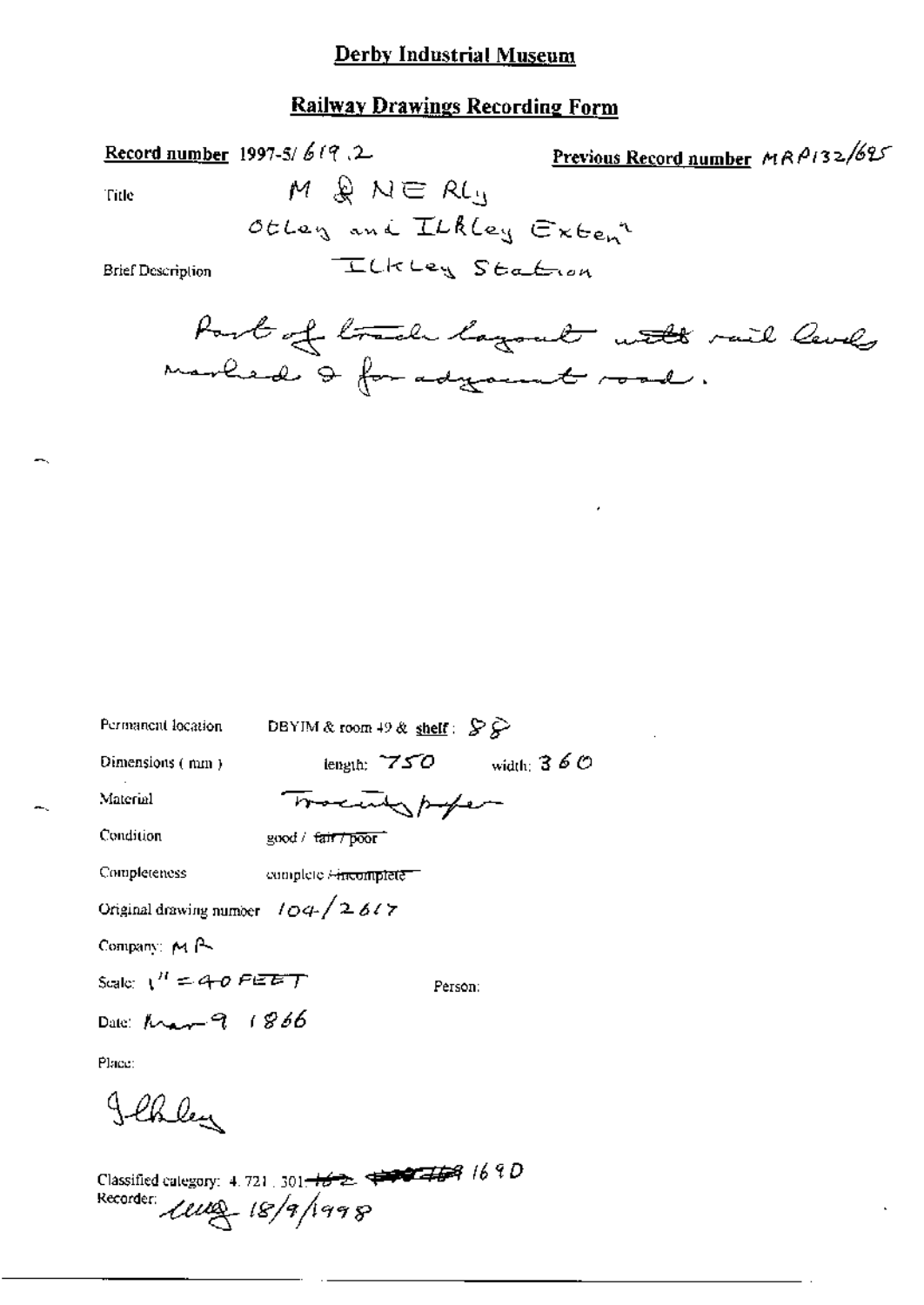## **Railway Drawings Recording Form**

Record number 1997-5/783

Previous Record number MRPI32/870

Title

**Brief Description** 

Map of Jellen published by shows mailway materia

width:  $4-4-5$ 

Permanent location

DBYIM & room 49 & shelf :  $78$ 

length:  $560$ 

Dimensions (mm)

Paper

Condition

Material

-good / fair / poor-

Completeness complete / incomplete

Original drawing number  $\pm$  24%

Company:

Scale:  $\frac{1}{2}$ 

Person:

 $1874$ Date:

Place:

appley

Classified category: 4, 721, 301,  $\overline{a}$   $\rightarrow$   $/69$   $\overline{a}$   $\overline{D}$ Recorder:<br> $\mu$  $\mu$ <br> $2-b$ -1999